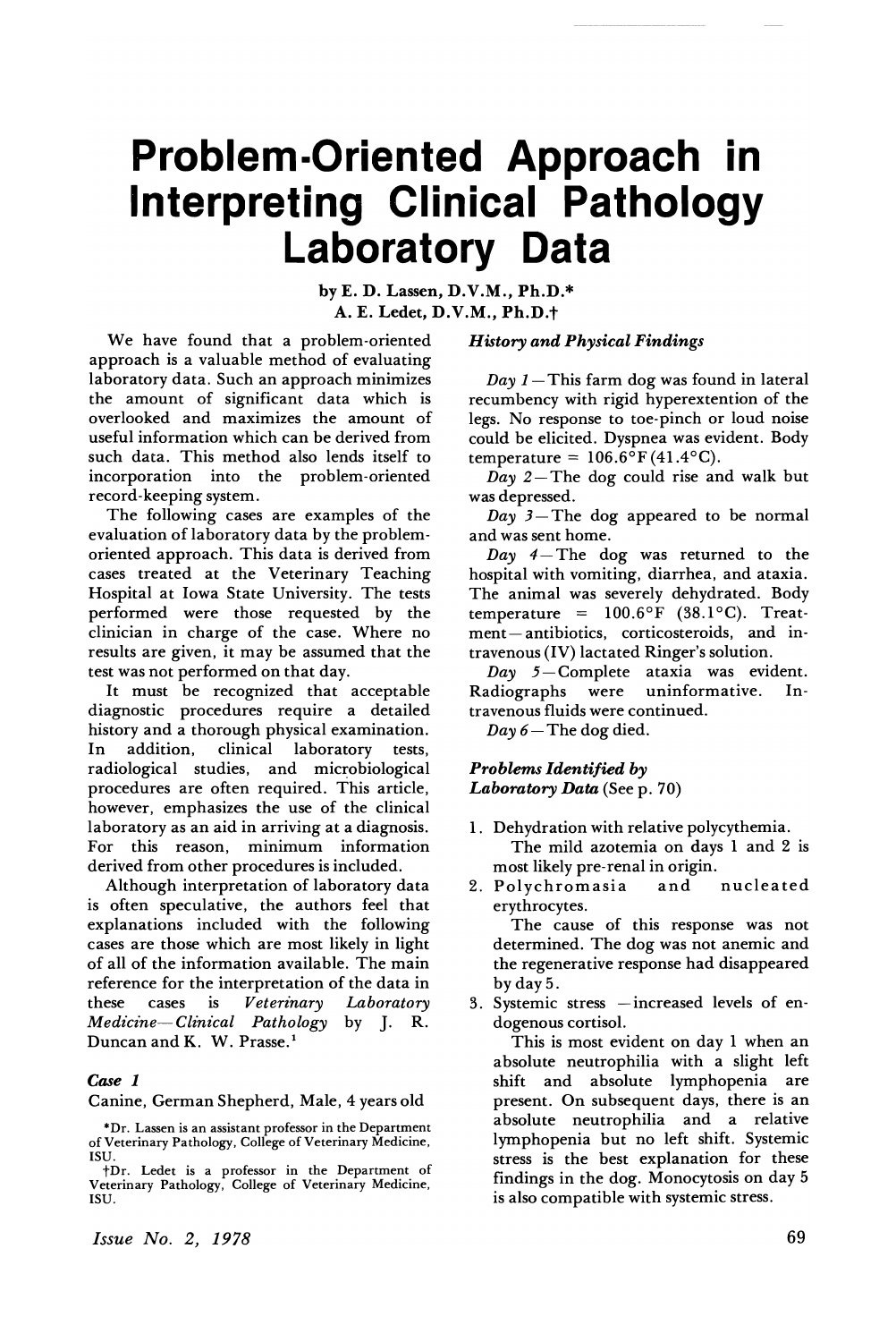| <b>Laboratory Data</b>               | Day 1             | Day 2         | Day 5                      |
|--------------------------------------|-------------------|---------------|----------------------------|
| Hemoglobin g/dl(12-18)               | 21                | 22            | 20                         |
| Hematocrit % (37-55)                 | 63                | 62            | 59                         |
| Total Leukocyte Count (6,000-17,000) | 19,100            | 23,100        | 29,400                     |
| Band Neutrophils (0-300)             | 382               | 0             | 0                          |
| Segmented Neutrophils (3,000-11,400) | 17,763            | 21.714        | 24.696                     |
| Lymphocytes (1,000-4,800)            | 764               | 1,386         | 2,940                      |
| Monocytes (150-1,350)                | 0                 | 0             | 1,764                      |
| Eosinophils (100-750)                | 191               | 0             | 0                          |
| <b>Erythrocyte Morphology</b>        | Polychromasia     | Polychromasia | Normal                     |
|                                      | Anisocytosis      | Anisocytosis  |                            |
|                                      | 2 nucleated RBC's |               |                            |
|                                      | 100 WBC's         |               |                            |
| <b>Platelets</b>                     | Adequate          | Adequate      | Adequate                   |
| Plasma protein g/dl(6.0-7.5)         | 6.8               | 6.8           | 6.8                        |
| Fibrinogen mg/dl(100-300)            | 100               | 500           | 800                        |
| Blood urea nitrogen mg/dl(5-28)      | 29                | 32            | 268                        |
| S.G.P.T. I.U. (4-66)                 | 59                | 366           | 525                        |
| Sodium mEq/l(141-155)                |                   | 156           | 143                        |
| Potassium mEq/l(3.6-5.6)             |                   | 4.1           | 8.6                        |
| Blood pH* (7.31-7.42)                |                   | 7.34          |                            |
| Blood $pCO2$ * mmHg (29-42)          |                   | 26.6          |                            |
| Blood bicarbonate* mEq/l(17-24)      |                   | 14.0          |                            |
| Urinalysis:                          |                   |               |                            |
| Color                                |                   |               | <b>Brown</b>               |
| Transparency                         |                   |               | Cloudy                     |
| Specific gravity                     |                   |               | 1.020                      |
| Urobilinogen                         |                   |               | 1.0                        |
| Occult blood                         |                   |               | $1 +$                      |
| Conjugated bilirubin                 |                   |               | Negative                   |
| Ketones                              |                   |               | Negative                   |
| Glucose                              |                   |               | $1 +$                      |
| Protein                              |                   |               | $1+$                       |
| pH                                   |                   |               | 6.0                        |
| Leukocytes                           |                   |               | Large numbers              |
| Erythrocytes                         |                   |               | Large numbers              |
| Casts                                |                   |               | Large numbers-<br>graunlar |
|                                      |                   |               |                            |

#### \*Arterial sample

**Table 1**

4. Hyperfibrinogenemia.

The plasma protein:fibrinogen ratio is significantly decreased on days 2 and 3. This indicates a significant absolute rise in fibrinogen. Inflammation and/or renal disease could cause such a rise. Renal disease is the best explanation in this case.

5. Primary renal disease.

Severe azotemia on day 5 coupled with the inability of the kidneys to adequately concentrate urine (specific gravity should be above 1.025 in a dehydrated dog) point to primary renal disease. The large number of granular casts present in the urine are a localizing sign of renal disease. Glucosuria indicates a lack of tubular reabsorption which may be due to tubular injury.

# $\text{Case 1}$  \* \* \* \* \* \*

6. Urogenital tract inflammation.

Large numbers of erythrocytes (hematuria) and leukocytes (pyuria) in the urine suggest inflammation. The positive occult blood and proteinuria are also compatible with inflammatory disease. These findings do not localize the inflammation in any particular area of the urogenital tract.

7. Hepatocellular injury.

The high S.G.P.T. (a liver specific, leakage-type enzyme in the dog) indicates hepatocellular injury but does not reveal the cause or extent of this injury.

8. Hyperkalemia.

The severe hyperkalemia on day 5 is probably associated with a metabolic acidosis and severe renal tubular disease.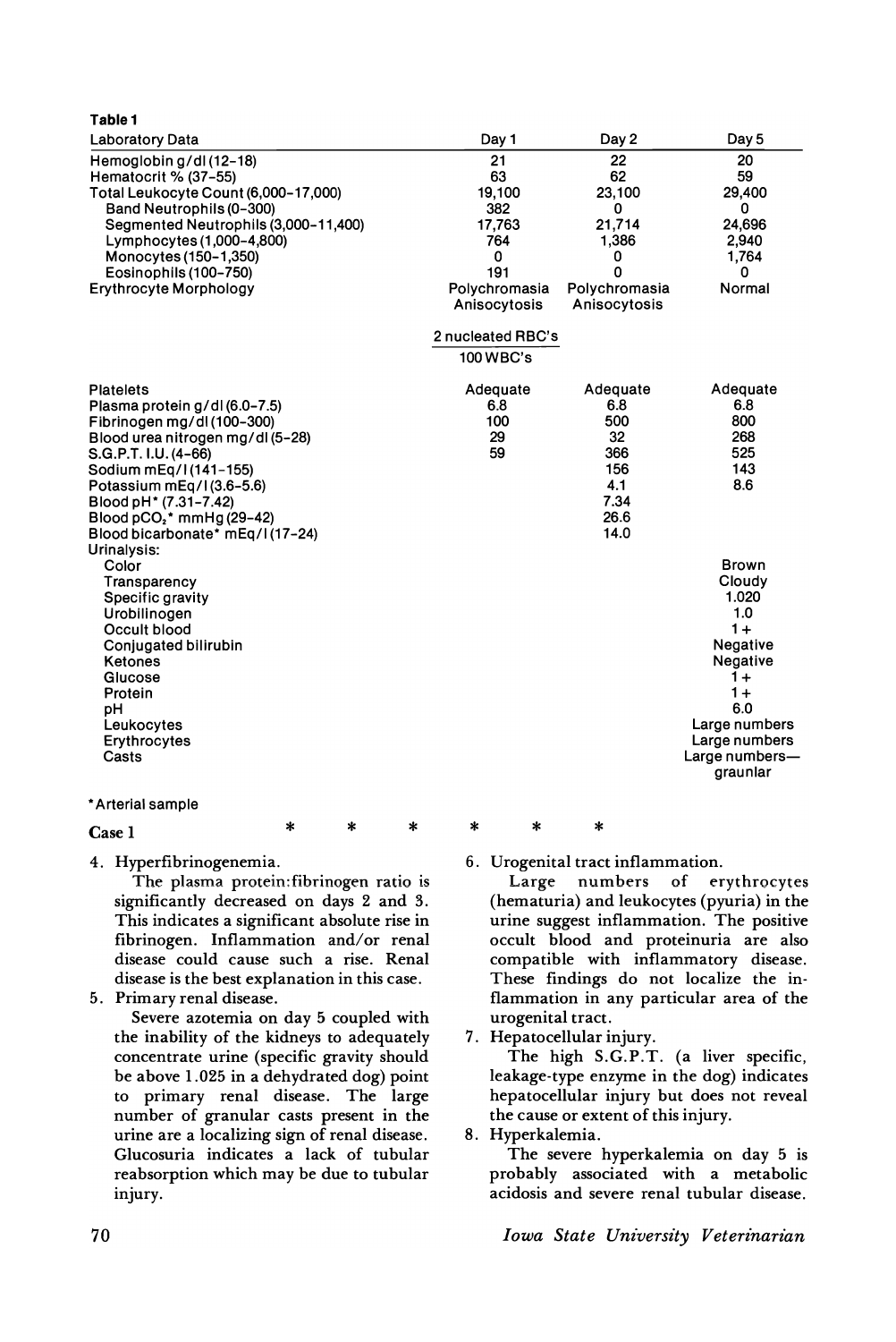During metabolic acidosis, hydrogen ions enter and potassium ions leave cells, resulting in hyperkalemia. Unfortunately, blood gas analysis was not performed on day 5, and these theories cannot be confirmed.

9. Compensated metabolic acidosis.

This is evident on day 2. Although bicarbonate is low,  $pCO<sub>2</sub>$  has also fallen, and the dog's blood pH has remained normal. This is probably an early stage of a metabolic acidosis which will become more severe as the dog's renal disease progresses.

#### *Summary*

This dog's primary problem appears to be a rapidly developing renal tubular disease accompanied by dehydration, systemic stress, and metabolic acidosis. Hepatocellular injury and urogenital tract inflammation are also evident, but their association with the primary etiology is not clear.

#### *Final Diagnosis and Comments*

The post mortem diagnosis on this dog was acute nephrosis probably due to ethylene glycol ingestion.

Ethylene glycol toxicosis may occur as 2 syndromes. The acute syndrome is characterized by depression, incoordination, ataxia, vomiting, and, possibly, coma and death. Animals with this syndrome are severely acidotic. A more chronic syndrome is seen in animals surviving for more than 24 hours after ingestion of the toxicant. This syndrome is characterized by vomiting, ataxia, and paresis, as well as a severe, progressive uremia.<sup>2</sup>

The dog in this case was admitted to the hospital in the acute phase and appeared to have recovered only to eventually die from severe renal tubular disease.

#### *Case* 2

Bovine, Limousin, Female, 3 years old

#### *History and Physical Findings*

This cow suddenly became anorexic and appeared to have severe abdominal pain. Rumen contractions were weak. No other

*Issue No.2, 1978*

significant abnormalities were found on physical examination. Body temperature  $=$ 102.0°F (38.9°C). A small amount of bloody feces was passed while the cow was in the clinic.

#### *Problems Identified by Laboratory Data* (See p. 72)

1. Dehydration.

High normal to slightly elevated hemoglobin, hematocrit, and plasma protein concentrations on both days are most likely results of dehydration. Mild azotemia (B.U.N. =  $63$ ) with evidence of renal concentration of urine (specific gravity = 1.024; urine osmolality =  $>2$ times plasma osmolality) is also compatible with dehydration.

2. Inflammatory leukocyte response.

Although total leukocyte and segmented neutrophil counts are normal, absolute increases in band neutrophil counts on both days indicate a tissue demand for lymphopenia on day 2 suggests systemic stress.

#### 3. Hyperfibrinogenemia.

Plasma protein:fibrinogen ratios are decreased on both days, indicating an absolute hyperfibrinogenemia. The hyperfibrinogenemia in this case is probably due to inflammation. It should be noted that the hyperfibrinogenemia is contributing to the hyperproteinemia.

4. Glucosuria.

This could be due to renal tubular damage with insufficient glucose reabsorption or due to blood glucose concentrations exceeding the renal threshhold (usually as a result of IV glucose therapy in the bovine). The cause is not obvious in this case.

5. Hyperphosphatemia.

This is probably associated with a reduced glomerular filtration rate (GFR) due to dehydration. Since phosphates are excreted passively via the glomerulus, a decrease in GFR can result in hyperphosphatemia.

6. Hypocalcemia.

There may be many causes contributing to hypocalcemia in this case. Anorexia might be a major cause. Also, hyperphosphatemia tends to induce a com-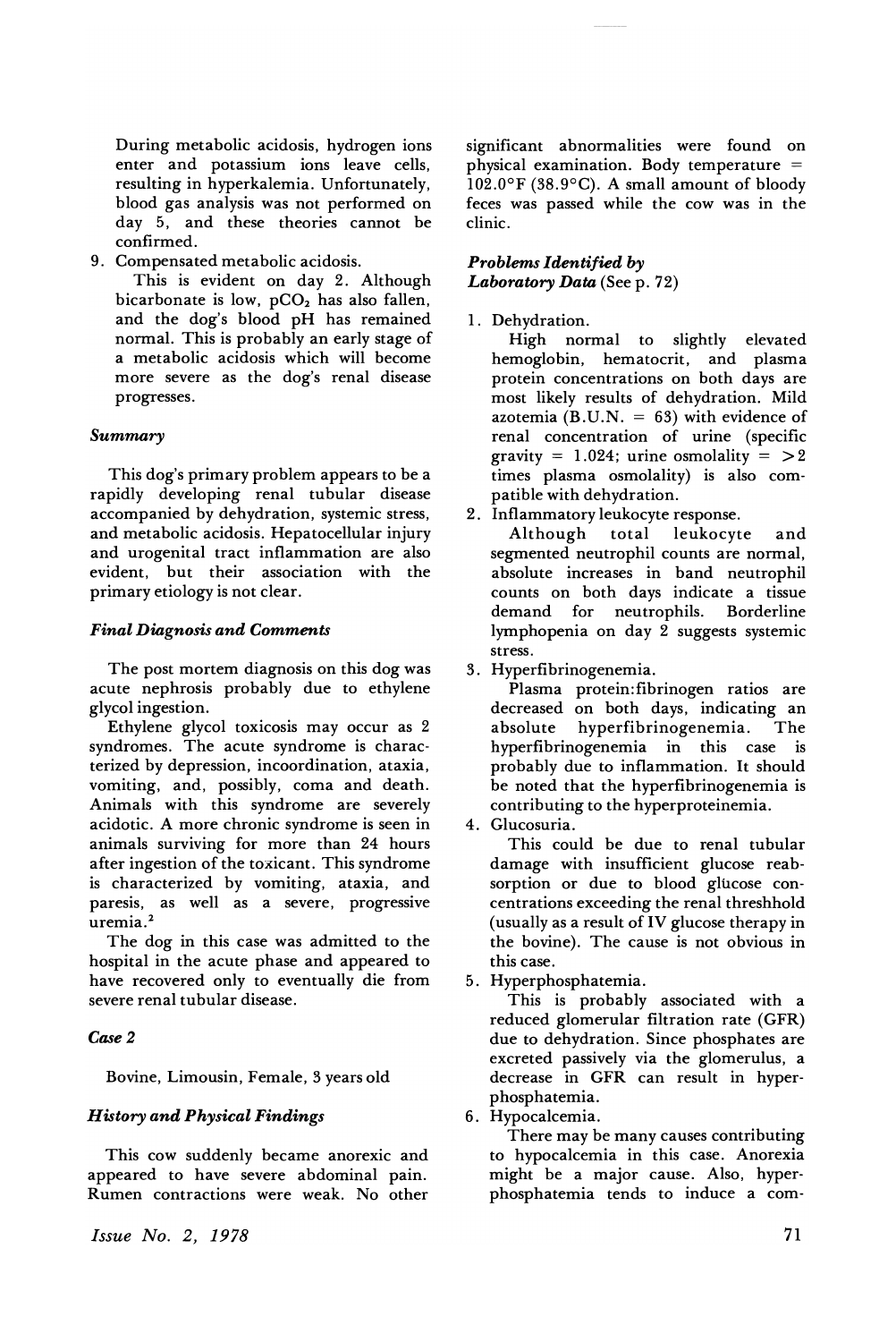| <b>Laboratory Data</b>              | Day 1    | Day 2       |
|-------------------------------------|----------|-------------|
| Hemoglobin g/dl(8-15)               | 14.5     | 15.5        |
| Hematocrit % (24-46)                | 42       | 45          |
| <b>Total Leukocyte</b>              |          |             |
| Count (4,000-12,000)                | 7,200    | 5.400       |
| Band Neutrophils (0-120)            | 360      | 324         |
| Segmented Neutrophils (600-4,000)   | 2.808    | 2,430       |
| Lymphocytes (2,500-7,500)           | 3,672    | 2,646       |
| Monocytes (25-850)                  | 144      | 0           |
| Eosinophils (200-2,400)             | 216      | $\mathbf 0$ |
| <b>Erythrocyte Morphology</b>       | Normal   | Normal      |
| <b>Platelets</b>                    | Adequate | Adequate    |
| Plasma protein g/dl(6.0-8.0)        | 7.9      | 8.2         |
| Fibrinogen mg/dl(100-500)           | 800      | 900         |
| Blood urea nitrogen mg/dl(10-20)    | 63       |             |
| S.G.O.T. I.U. (0-150)               | 109      |             |
| Alkaline phosphatase I.U. (10-80)   | 30       |             |
| Sodium mEq/I(132-152)               | 134      |             |
| Potassium mEg/I(3.9-5.8)            | 2.9      |             |
| Calcium mg/dl(9.4-12.2)             | 8.7      |             |
| Phosphorus mg/dl(2.3-7.4)           | 10.4     |             |
| Magnesium mg/dl $(1.2-3.5)$         | 2.7      |             |
| Chloride mEg/l(97-111)              | 72       |             |
| Blood pH <sup>*</sup> (7.35–7.50)   | 7.58     | 7.54        |
| Blood $pCO2$ * mmHg (35–44)         | 55.7     | 50.0        |
| Blood bicarbonate* mEq/l(20-30)     | 52.2     | 42.7        |
| Urinalysis:                         |          |             |
| Color                               |          | Yellow      |
| Transparency                        |          | Cloudy      |
| <b>Specific Gravity</b>             |          | 1.024       |
| Urobilinogen                        |          | 0           |
| Occult blood                        |          | Negative    |
| Conjugated bilirubin                |          | Negative    |
| <b>Ketones</b>                      |          | Negative    |
| Glucose                             |          | $1+$        |
| Protein                             |          | Negative    |
| рH                                  |          | 5.0         |
| Leukocytes                          |          | Normal      |
| Erythrocytes                        |          | Normal      |
| Casts                               |          | Negative    |
| Plasma Osmolality mOsm/Kg (270-300) |          | 306         |
| Urine Osmolality mOsm/Kg            |          | 654         |
|                                     |          |             |
| * Arterial sample                   |          |             |

Case 2

Table 2

\* pensatory hypocalcemia.

7. Metabolic alkalosis with partial compensation, hypochloremia, and hypokalemia.

This alteration is most commonly associated with obstructive gastrointestinal (G-I) disease in ruminants. Hydrochloric acid (HC1) is secreted into the abomasum by the following reaction:

|                 |          | $H_2CO_3$ + NaCl $\Rightarrow HCl + NaHCO_3$ |
|-----------------|----------|----------------------------------------------|
| Carbonic Sodium |          | Sodium                                       |
| Acid            | chloride | bicarbonate                                  |

As hydrochloric acid enters the<br>abomasum, sodium bicarbonate is sodium bicarbonate is returned to the blood. Under normal

\* \* \* \*\*

circumstances, the hydrochloric acid passes into the small intestine and is reabsorbed. If outflow from the abomasum is blocked or if high intestinal obstruction is present, such absorption cannot occur. This results in a net gain of bicarbonate and a net loss of chloride from the extracellular fluid. Metabolic alkalosis and hypochloremia (which are present here), therefore, result. In this case,  $pCO<sub>2</sub>$  has risen to partially compensate for the metabolic alkalosis.

In response to the alkalosis, hydrogen ions (H<sup>+</sup>) leave cells in an attempt to neutralize bicarbonate ions  $(HCO<sub>3</sub><sup>-</sup>)$ . At the same time, potassium  $(K^+)$  ions enter cells in order to balance charges. A

72 *Iowa State Unz"versz"ty Veterz"narz"an*

 $\ddot{\phantom{a}}$